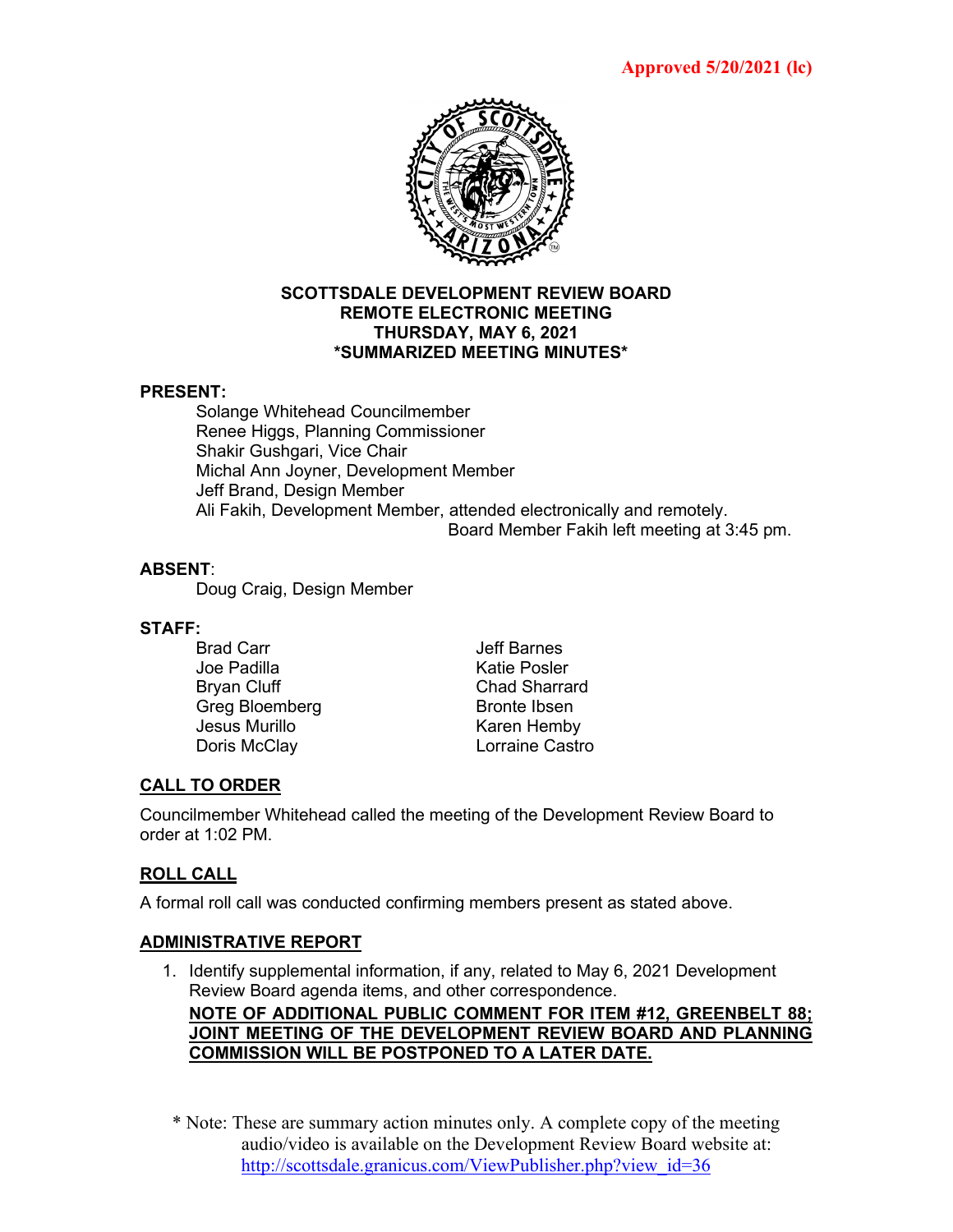### **PUBLIC COMMENT**

2. Public Comment time is reserved for citizens to comment on non-agendized items that are within the Development review Board's jurisdiction. No official Development Review Board action can be taken on the items. **NO PUBLIC COMMENT RECEIVED.**

#### **MINUTES**

3. Approval of the April 15, 2021 Development Review Board Regular Meeting Minutes.

**BOARD MEMBER BRAND MOVED TO APPROVE THE APRIL 15, 2021 DEVELOPMENT REVIEW BOARD MEETING MINUTES AS PRESENTED, 2ND BY BOARD MEMBER JOYNER. THE MOTION CARRIED UNANIMOUSLY IN FAVOR BY COUNCILMEMBER WHITEHEAD, COMMISSIONER HIGGS, VICE CHAIR GUSHGARI, BOARD MEMBERS JOYNER, FAKIH AND BRAND WITH A VOTE OF SIX (6) TO ZERO (0).**

#### **CONSENT AGENDA**

4. 50-DR-2011#2 (Quik Trip #1418l)

Request by applicant for approval of a site plan, landscape plan, and building elevations for a new 16-pump QuikTrip gasoline station and a 5,134 square feet convenience store on a +/-2.37-acre site with General Commercial (C-4) zoning. 8780 E. McDowell Road **KDF** Architectural Group, Architect

5. 10-DR-2020 (3413 N. Paiute Apartments) Request by applicant for approval of the site plan, landscape plan, and building elevations for a new five-unit apartment development on a +/-0.24-acre site with Multiple-family Residential (R-5) zoning.

3413 N. Paiute Way Sundell Design, Architect/Designer

6. 19-DR-2020 (Comfort Suite – Addition)

Request for approval of the site plan, landscape plan, and building elevations for new a 9-room, 10,500 square foot addition to an existing 60-room hotel on a +/- 1.32-acre site with Highway Commercial, Downtown Overlay (C-3 DO) zoning. 3275 N. Drinkwater Boulevard Valley Architecture, Inc., Architect **MOVED TO REGULAR AGENDA. MOTION BY BOARD MEMBER BRAND TO APPROVE 19-DR-2020 WITH A STIPULATION THAT THE APPLICANT WORK WITH THE ADJACENT PROPERYT OWNER ADD SIGNAGE AND POSSIBLE COLORED PARKING STRIPING TO DESTINGUISH PARKING BETWEEN THE TWO PROPERTIES. 2ND BY COMMISSIONER HIGGS. THE MOTION CARRIED UNANIMOUSLY IN FAVOR BY COUNCILMEMBER WHITEHEAD, COMMISSIONER HIGGS, VICE CHAIR GUSHGARI, BOARD MEMBERS JOYNER, FAKIH AND BRAND WITH A VOTE OF SIX (6) TO ZERO (0).**

7. 43-DR-2020 (9100 Legacy)

Request for approval of the site plan, landscape plan, and building elevations for a new commercial development, with approximately 19,600 square feet of commercial floor area, on a +/- 2.35-acre site with Planned Neighborhood Center, Planned Community Development (PNC PCD) zoning.

9100 E. Legacy Boulevard **Arc One Associates, Architect** Architect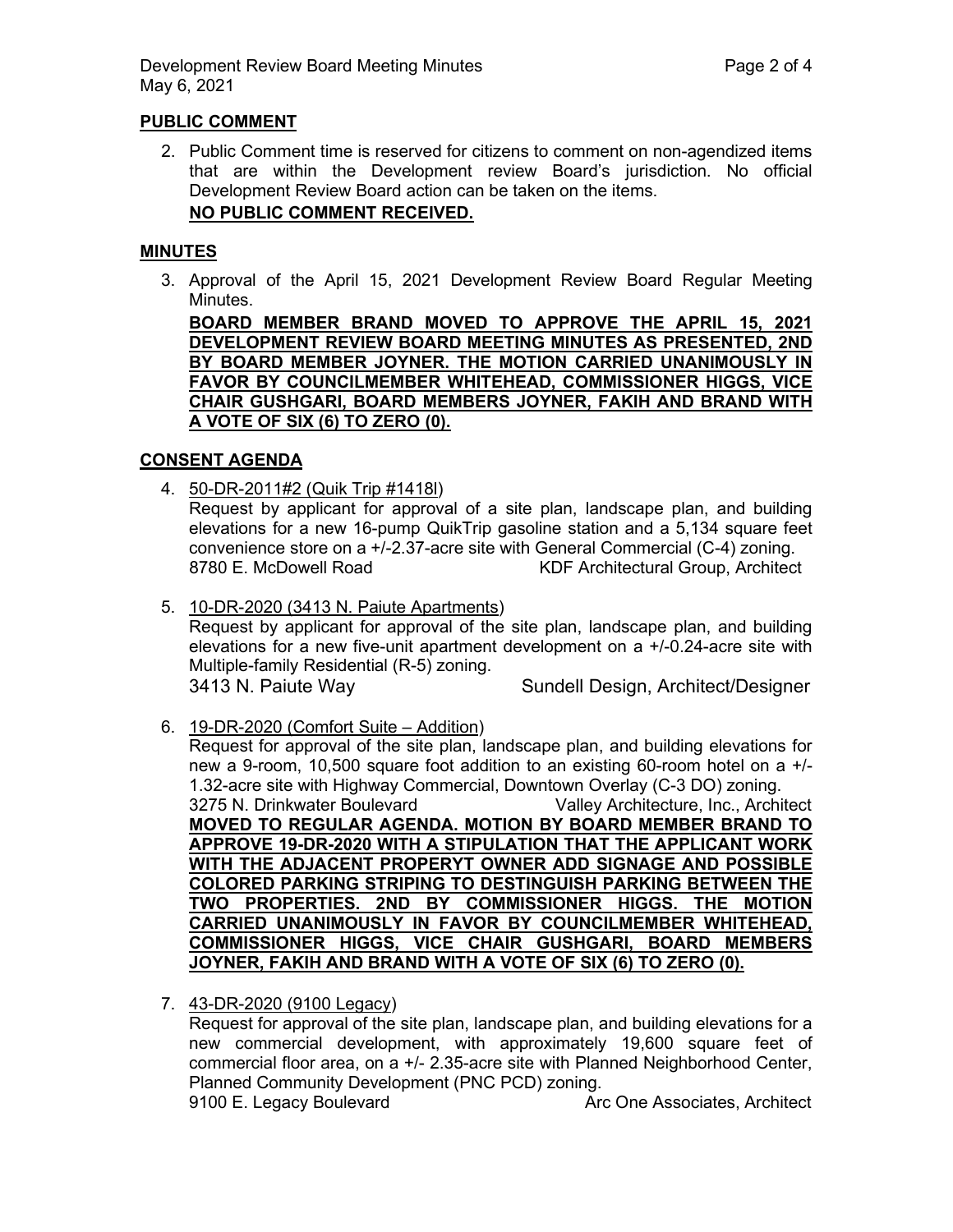Development Review Board Meeting Minutes **Page 3** of 4 May 6, 2021

8. 1-DR-2021 (Raintree Drive Residential)

Request by applicant for approval of the site plan, landscape plan, and building Request for approval of the site plan, landscape plan, and building elevations for a new 5-story residential development with 192 units and 218,419 square feet of building area on a +/- 3.12-acre site with Planned Community, Planned Airpark Core Development – Airpark Mixed Use Residential, Planned Shared Development overlay (P-C PCP-AMU-R PSD) zoning. 8555 E. Raintree Drive ESG Architecture & Design, Architect

**MOTION BY BOARD MEMBER BRAND TO APPROVE THE ITEMS ON THE CONSENT AGENDA, EXCEPTING ITEM #6, WITH A STIPULATION ON ITEM #5 FOR THE APPLICANT TO WORK WITH STAFF TO ADD A SITE WALL IN CHARACTER WITH THE SURROUNDING NEIGHBORHOOD, 2ND BY COMMISSIONER HIGGS. THE MOTION CARRIED UNANIMOUSLY IN FAVOR BY COUNCILMEMBER WHITEHEAD, COMMISSIONER HIGGS, VICE CHAIR GUSHGARI, BOARD MEMBERS JOYNER, FAKIH AND BRAND WITH A VOTE OF SIX (6) TO ZERO (0).**

# **REGULAR AGENDA**

9. 42-DR-2020 (7220 Retail/Office Redevelopment)

Request for approval of the site plan and building elevations for a new two-story retail and office development on a +/- 5575 sq. ft. site with Highway Commercial, Downtown Overlay (C-3 DO) zoning.

7220 E. 2nd Street LEA Architects, LLC, Architect **MOTION BY VICE CHAIR GUSHGARI TO CONTINUE 42-DR-2020 TO A DATE TO BE DETERMINED, WITH DIRECTION TO THE APPLICANT TO WORK ON HOW THE BUILDING CAN TRANSITION TO THE HISTORICAL OLD TOWN BUILDINGS NORTH OF THE SITE, 2ND BY COUNCILWOMAN WHITEHEAD. THE MOTION CARRIED IN FAVOR BY COUNCILMEMBER WHITEHEAD, COMMISSIONER HIGGS, VICE CHAIR GUSHGARI, AND BOARD MEMBER JOYNER WITH A VOTE OF FOUR (4) TO ZERO (2), WITH BOARD MEMBER FAKIH AND BOARD MEMBER BRAND DISSENTING.**

10. 25-DR-2020 (Maya Hotel)

Request for approval of the site plan, landscape plan and building elevations for a new, 163-room, 148,000 square foot hotel, and a temporary parking lot on the south side of Shoeman Lane across from the hotel site, on a +/- 0.29-acre site with Downtown/Downtown Multiple-Use, Type 3, Planned Block Development. Downtown Overlay (D/DMU-3 PBD DO) zoning.

RSP Architects, Architect/Designer **MOTION BY BOARD MEMBER JOYNER TO APPROVE 25-DR-2020, 2ND BY VICE CHAIR GUSHGARI. THE MOTION CARRIED UNANIMOUSLY IN FAVOR BY COUNCILMEMBER WHITEHEAD, COMMISSIONER HIGGS, VICE CHAIR GUSHGARI AND BOARD MEMBER JOYNER WITH A VOTE OF FOUR (4) TO ZERO (0), WITH BOARD MEMBER FAKIH AND BOARD MEMBER BRAND RECUSING.**